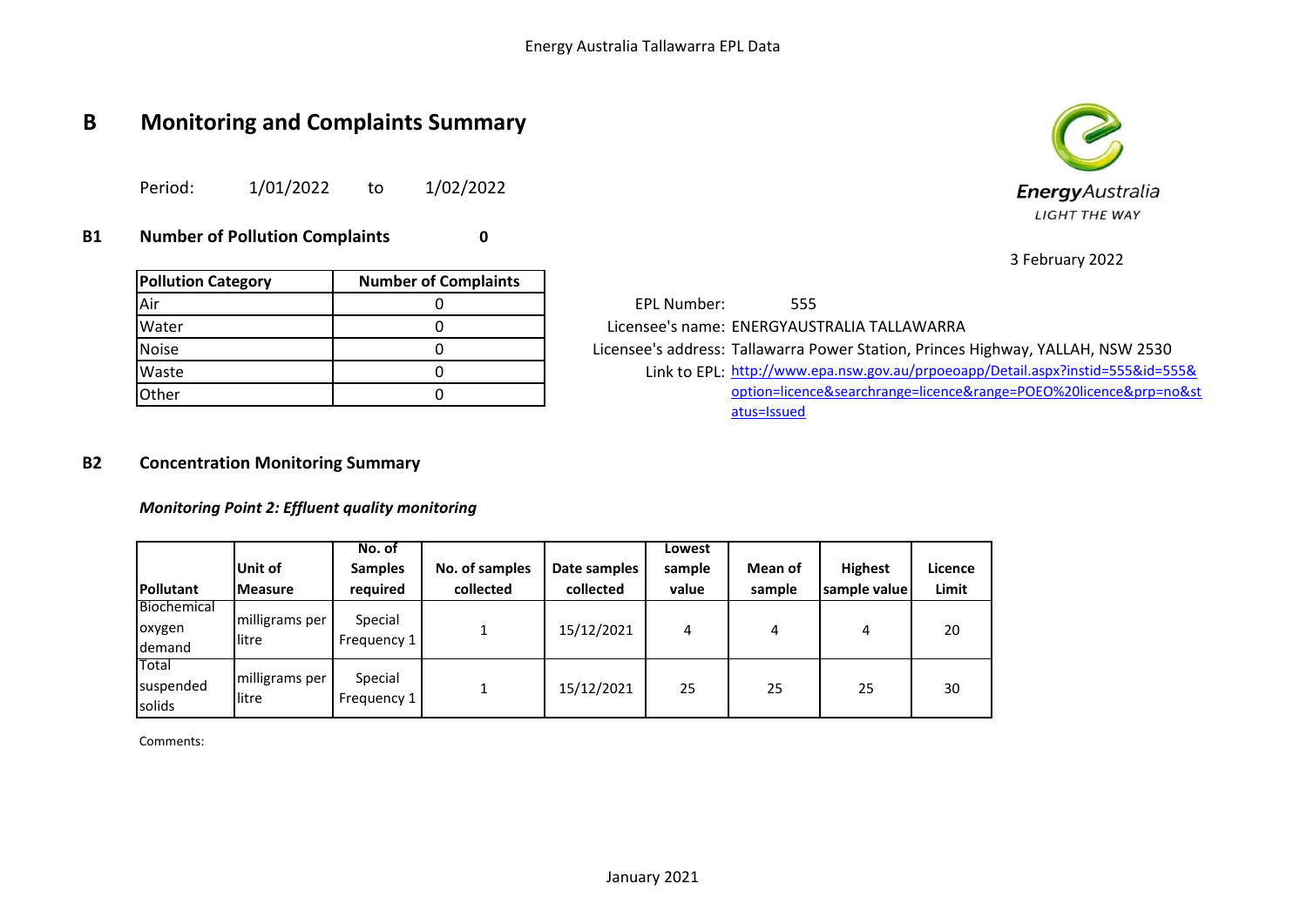

# EnergyAustralia **LIGHT THE WAY**

Notes: \*Tallawarra does not have water quality licence limits for ambient water quality monitoring in its EPL. ANZECC Guidelines apply to receiving waters

Comments: Periods where the plant is offline or Thermoshock is active have been removed from this data set.

3 February 2022

#### *Discharge and Monitoring Point 5: Discharge water quality monitoring*

*Monitoring Point 4: Ambient water monitoring*

**Pollutant**

**Temperature** 

|                  |                           | No. of                     |                              |                           | Lowest          |                   |                                  |                  |
|------------------|---------------------------|----------------------------|------------------------------|---------------------------|-----------------|-------------------|----------------------------------|------------------|
| <b>Pollutant</b> | Unit of<br><b>Measure</b> | <b>Samples</b><br>reauired | No. of samples<br>lcollected | Date samples<br>collected | sample<br>value | Mean of<br>sample | <b>Highest</b><br>Isample valuel | Licence<br>Limit |
| Temperature      | Degrees<br><b>Celsius</b> | Continuous                 | Continuous                   | ΝA                        | 21.9            | 27.1              | 30.6                             | 35               |

Comments: Periods where the plant is offline have been removed from this data set.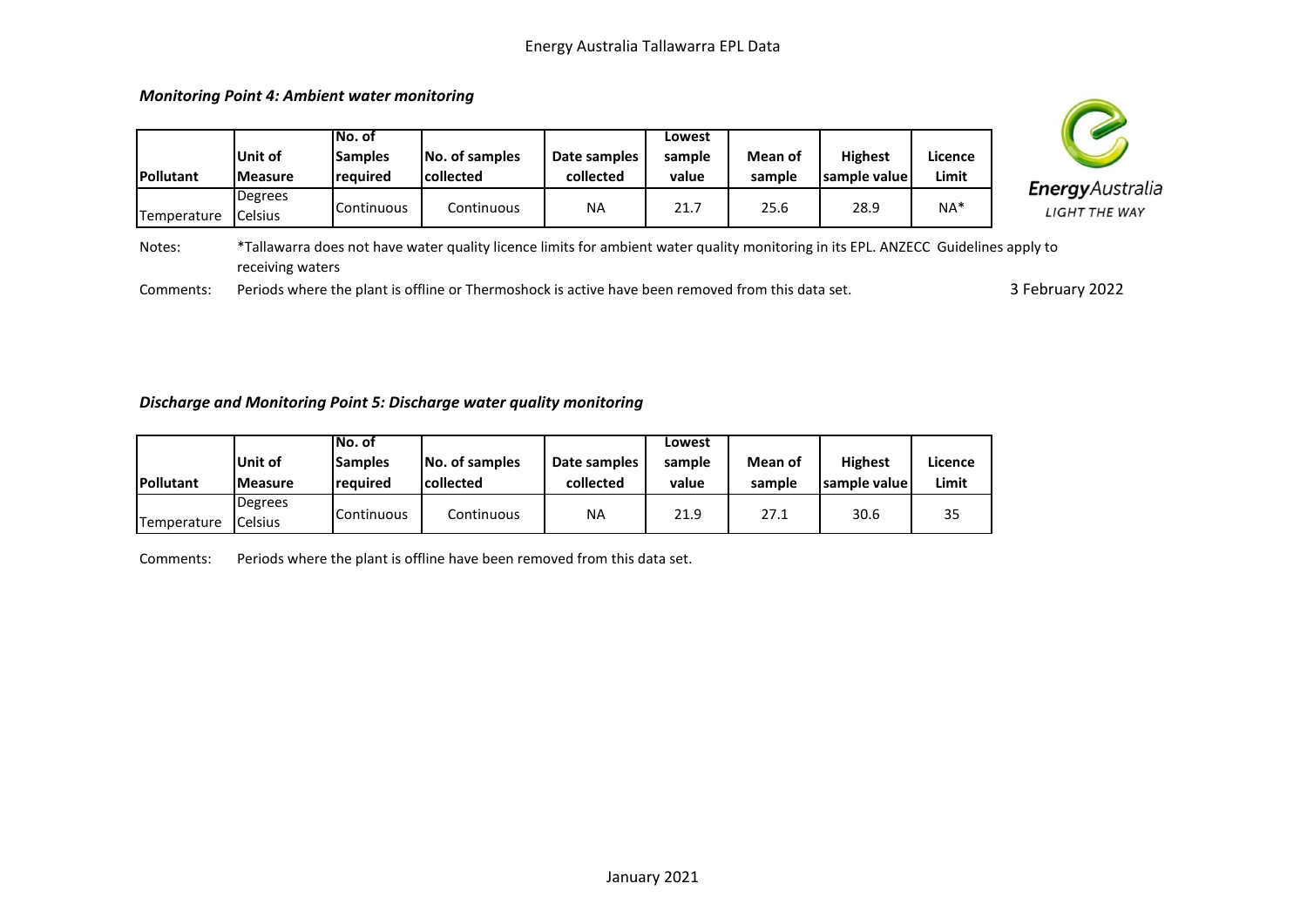*Monitoring Point 6: Ambient water monitoring*

| <b>Pollutant</b> | Unit of<br><b>IMeasure</b> | INo. of<br><b>Samples</b><br><b>reguired</b> | No. of samples<br><b>collected</b> | Date samples<br>collected | Lowest<br>sample<br>value | Mean of<br>sample | <b>Highest</b><br>Isample valuel | Licence<br>Limit |
|------------------|----------------------------|----------------------------------------------|------------------------------------|---------------------------|---------------------------|-------------------|----------------------------------|------------------|
| Temperature      | Degrees<br><b>Celsius</b>  | Continuous                                   | Continuous                         | <b>NA</b>                 | 21.4                      | 26.5              | 30.7                             | $NA*$            |

Comments: n/a

*Monitoring Point 7: Ambient water monitoring*

|                  |                | No. of         |                |              | Lowest |         |                |         |
|------------------|----------------|----------------|----------------|--------------|--------|---------|----------------|---------|
|                  | Unit of        | <b>Samples</b> | No. of samples | Date samples | sample | Mean of | <b>Highest</b> | Licence |
| <b>Pollutant</b> | <b>Measure</b> | reauired       | lcollected     | collected    | value  | sample  | Isample valuel | Limit   |
|                  | Degrees        |                |                |              |        |         |                |         |
| Temperature      | Celsius        | Continuous     | Continuous     | NA           | 21.4   | 25.5    | 28.4           | $NA*$   |

Comments: n/a



3 February 2022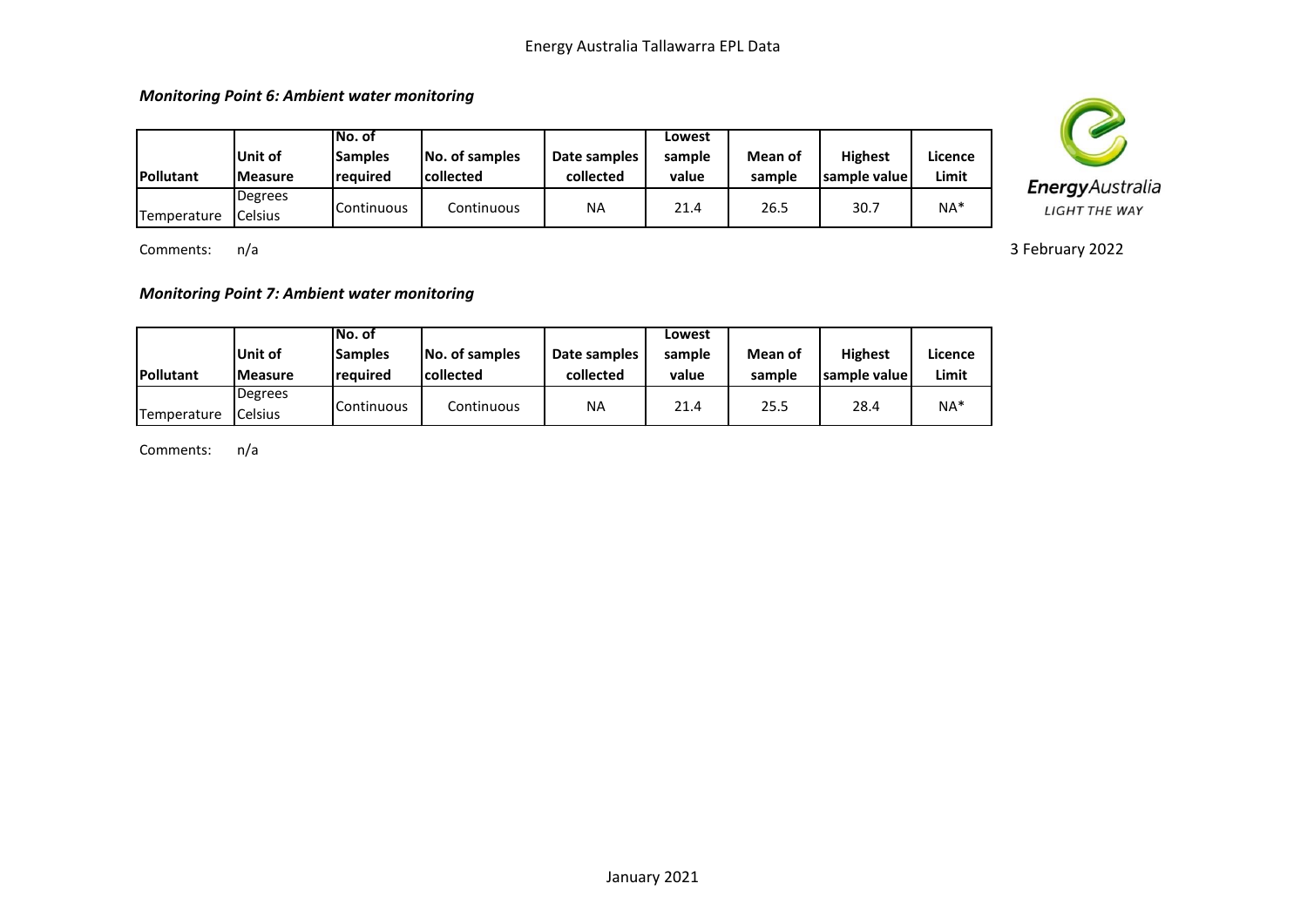*Monitoring Point 8: Discharge water monitoring*

|                  | Unit of        | No. of<br><b>Samples</b> | No. of samples | Date samples | Lowest<br>sample | Mean of | <b>Highest</b> | Licence |   |
|------------------|----------------|--------------------------|----------------|--------------|------------------|---------|----------------|---------|---|
| <b>Pollutant</b> | <b>Measure</b> | required                 | collected      | collected    | value            | sample  | sample value   | Limit   |   |
|                  |                | Monthly                  |                |              |                  |         |                |         |   |
|                  | micrograms     | during                   | $\mathbf 0$    |              |                  |         |                | NA*     |   |
| Copper           | per litre      | discharge                |                |              |                  |         |                |         |   |
|                  |                | Monthly                  |                |              |                  |         |                |         | 3 |
| Nitrogen         | milligrams per | during                   | 0              |              |                  |         |                | NA*     |   |
| (total)          | litre          | discharge                |                |              |                  |         |                |         |   |
|                  |                | Monthly                  |                |              |                  |         |                |         |   |
|                  |                | during                   | 0              |              |                  |         |                | NA*     |   |
| pH               | pH             | discharge                |                |              |                  |         |                |         |   |
| Total            |                |                          |                |              |                  |         |                |         |   |
| Phosporous -     |                | Monthly                  |                |              |                  |         |                |         |   |
| filtered         | milligrams per | during                   | $\pmb{0}$      |              |                  |         |                | NA*     |   |
| sample           | litre          | discharge                |                |              |                  |         |                |         |   |
| Total            |                | Monthly                  |                |              |                  |         |                |         |   |
| suspended        | milligrams per | during                   | 0              |              |                  |         |                | NA*     |   |
| solids           | litre          | discharge                |                |              |                  |         |                |         |   |
|                  |                | Monthly                  |                |              |                  |         |                |         |   |
|                  | micrograms     | during                   | $\pmb{0}$      |              |                  |         |                | NA*     |   |
| Zinc             | per litre      | discharge                |                |              |                  |         |                |         |   |



February 2022

Notes: \*Tallawarra does not have water quality licence limits for ambient water quality monitoring in its EPL. ANZECC. Guidelines apply to receiving waters

Comments: No discharge this month.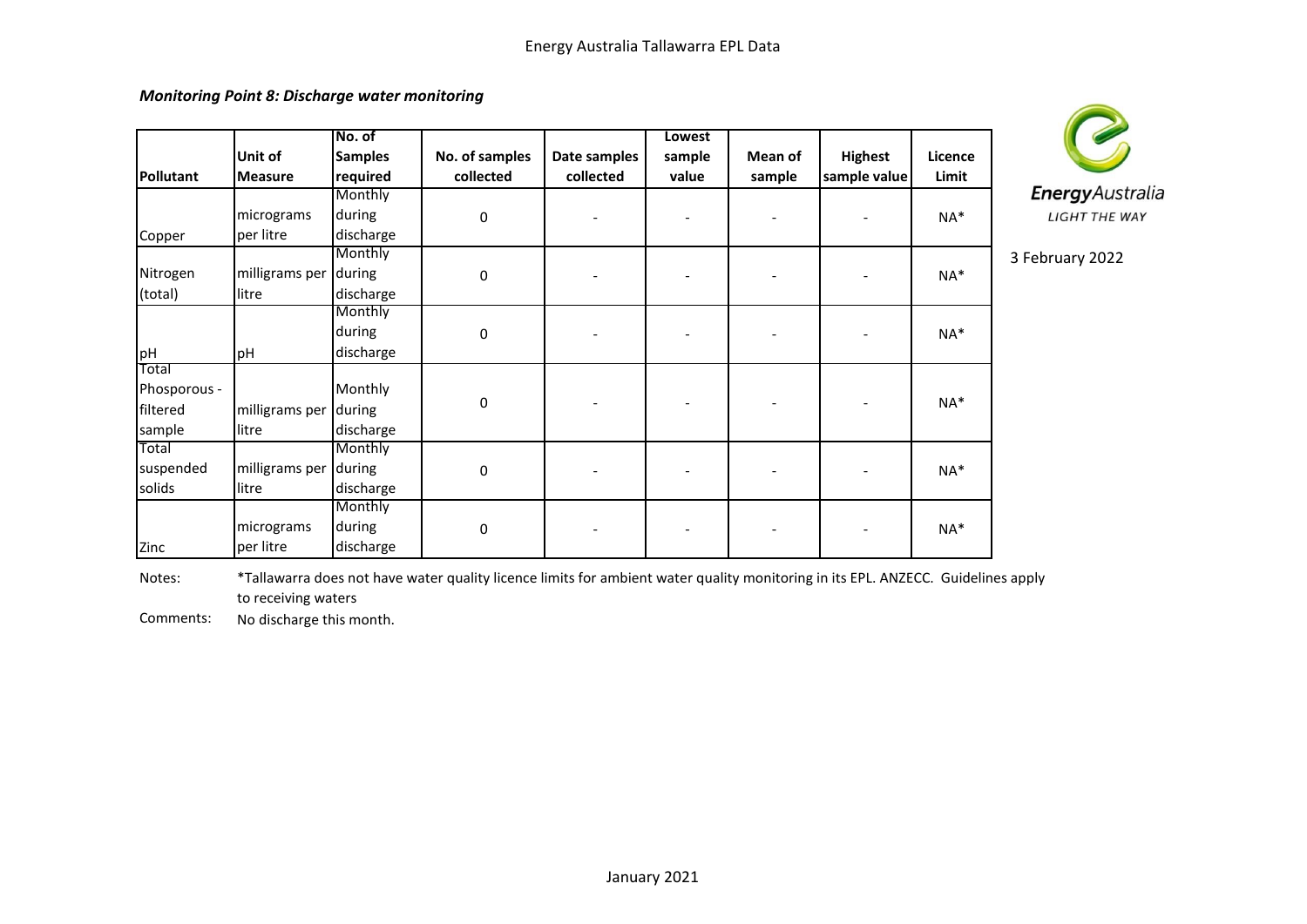### *Discharge and Monitoring Point 9: Air emissions monitoring*

| Pollutant                        | Unit of<br><b>Measure</b>     | No. of<br><b>Samples</b><br>required | No. of samples<br>collected | Date samples<br>collected | Lowest<br>sample<br>value | Mean of<br>sample | <b>Highest</b><br>sample value | Licence<br>Limit |
|----------------------------------|-------------------------------|--------------------------------------|-----------------------------|---------------------------|---------------------------|-------------------|--------------------------------|------------------|
| Carbon<br>dioxide                | $\%$                          | Continuous                           | $***$                       | <b>NA</b>                 | 3.2                       | 4.0               | 4.4                            | <b>NA</b>        |
| Moisture<br>content              | Percent                       | Continuous                           | $***$                       | <b>NA</b>                 | 6.3                       | 7.9               | 8.9                            | <b>NA</b>        |
| Nitrogen<br>oxides               | parts per<br>million          | Continuous                           | $***$                       | <b>NA</b>                 | 3.7                       | 12.8              | 22.8                           | 25               |
| Oxygen (O2)                      | Percent                       | Continuous                           | $***$                       | <b>NA</b>                 | 12.6                      | 13.3              | 14.8                           | <b>NA</b>        |
| Solid particles                  | milligrams per<br>cubic metre | Yearly                               | $\mathbf{1}$                | 9/11/2021                 | $\overline{\phantom{a}}$  | < 0.4             | $\overline{\phantom{a}}$       | 10               |
| Sulphur<br>dioxide               | parts per<br>million          | Yearly                               | $\mathbf{1}$                | 9/11/2021                 | $\overline{\phantom{a}}$  | $2$               | $\overline{\phantom{a}}$       | 3                |
| Temperature                      | <b>Degrees</b><br>Celsius     | Continuous                           | $***$                       | <b>NA</b>                 | 79.5                      | 91.2              | 100.7                          | <b>NA</b>        |
| Volatile<br>organic<br>compounds | parts per<br>million          | Yearly                               | 1                           | 9/11/2021                 | $\overline{\phantom{a}}$  | < 100             | $\qquad \qquad \blacksquare$   | <b>NA</b>        |
| Volumetric<br>flow rate          | cubic metres<br>per second    | Continuous                           | $***$                       | <b>NA</b>                 | 239.7                     | 365.8             | 463.5                          | <b>NA</b>        |



Notes: \* equipment detection limit

Comments: n/a